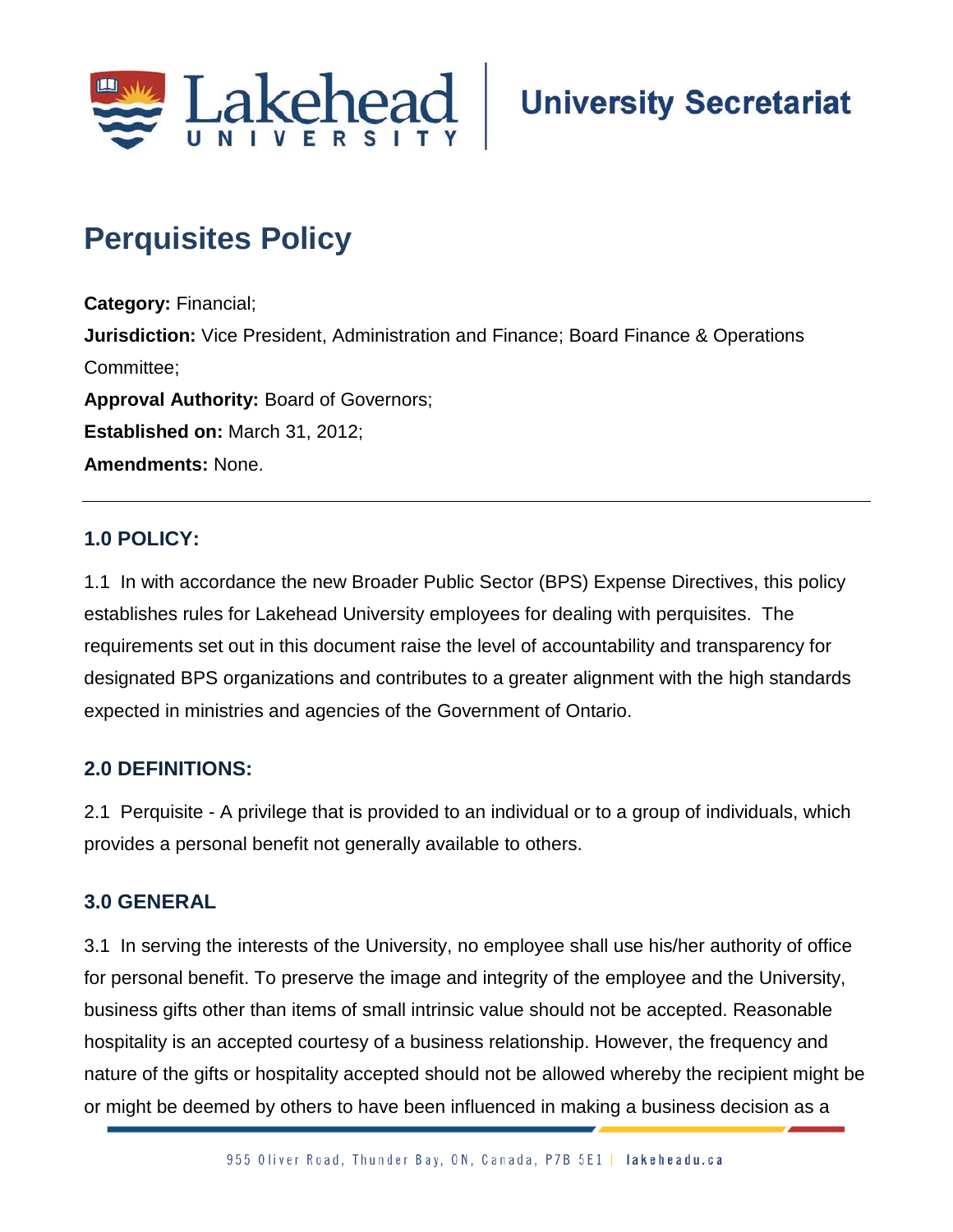consequence of accepting such hospitality or gifts. Further information can be obtained from sub-section 2.1.4.5 of Lakehead University's Employee Code of Conduct [\(http://policies.lakeheadu.ca/policy.php?pid=212\)](http://policies.lakeheadu.ca/policy.php?pid=212).

3.2 A perquisite is not allowed if it is not a business related requirement. The following are some examples of perquisites that are not allowed under any circumstances;

- Club memberships for personal recreation or socializing purposes, such as fitness clubs, golf clubs or social clubs,
- Season tickets to cultural or sporting events, Clothing allowances not related to health and safety or special job requirements,
- Access to private health clinics, medical services outside those provided by the provincial health care system or by the employer's group insured benefit plans,
- Professional advisory services for personal matters such as tax or estate planning,

3.3 Special attention must also be paid to potential conflict of interests as defined in subsection 6.1 of Lakehead University's Procurement Policy. A conflict of interest exists with respect to a particular transaction when an employee can make personal gains from an outside interest by their ability to influence dealings for the University or when any other transaction which otherwise inhibits the impartiality of the employee's business judgment is otherwise inhibited.

3.4 For additional information please refer to Lakehead University's Conflict of Interest Policy [\(http://policies.lakeheadu.ca/policy.php?pid=36\)](http://policies.lakeheadu.ca/policy.php?pid=36), and the Employee Code of Conduct [\(http://policies.lakeheadu.ca/policy.php?pid=212\)](http://policies.lakeheadu.ca/policy.php?pid=212).

3.5 Vice-President (Administration & Finance) will review this policy within three years to determine whether amendments are necessary.